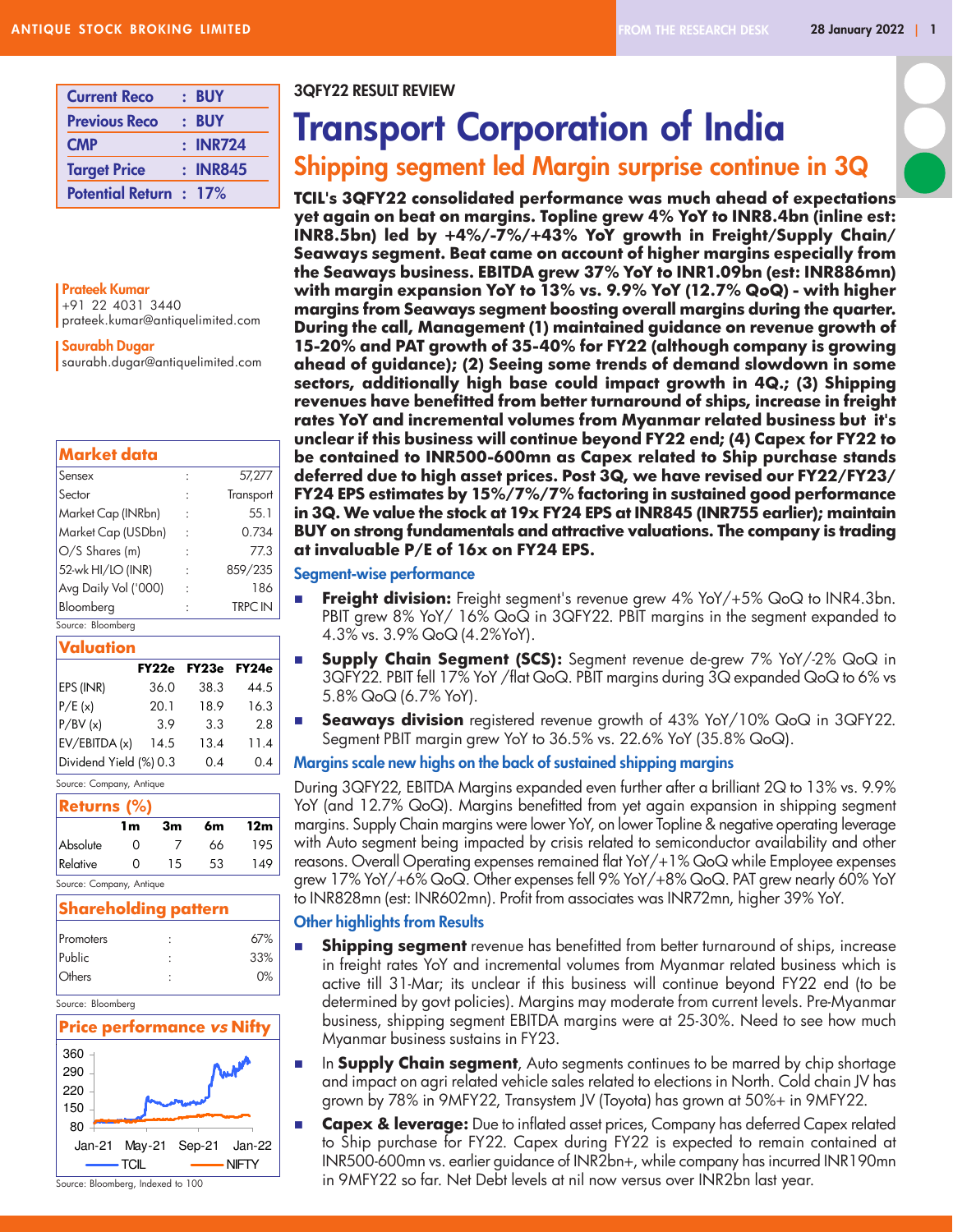## Quarterly performance

### Actual vs estimated performance

| (Rs mn)           | Actual |       | <b>Estimated % Variance Consensus % Variance</b> |       |                   |
|-------------------|--------|-------|--------------------------------------------------|-------|-------------------|
| Net sales         | 8.377  | 8.533 | (1.8)                                            | 8.186 | 2.3               |
| EBITDA            | 1.092  | 886   | 23.2                                             | 1.023 | 6.7               |
| EBITDA margin (%) | 13.0   | 10.4  | $265$ bps                                        | 12.5  | 54 <sub>bps</sub> |
| Adj net income    | 828    | 602   | 37.6                                             | 685   | 20.9              |
| FDEPS (Rs)        | 10.7   | 7.8   | 37.6                                             | 8.9   | 20.9              |

Source: Company, Antique

### Quarterly snapshot

| (Rs mn)           | Q3FY22 | Q3FY21 | % Chg YoY          |       | Q2FY22 % Chg QoQ |
|-------------------|--------|--------|--------------------|-------|------------------|
| Net sales         | 8,377  | 8,071  | 3.8                | 8,251 | 1.5              |
| Expenditure       | 7,285  | 7,274  | 0.2                | 7,206 | 1.1              |
| EBITDA            | 1,092  | 797    | 37.0               | 1,045 | 4.5              |
| Other income      | 53     | 46     | 15.9               | 29    | 82.2             |
| Interest          | 26     | 63     | (59.1)             | 33    | (21.3)           |
| Depreciation      | 255    | 233    | 9.6                | 256   | (0.5)            |
| PBT               | 936    | 494    | 89.3               | 858   | 9.1              |
| Tax               | 108    | 65     | 65.6               | 96    | 12.3             |
| <b>PAT</b>        | 828    | 520    | 59.3               | 762   | 8.7              |
| EBITDA margin (%) | 13.0   | 9.9    | 316 <sub>bps</sub> | 12.7  | 37bps            |
| EPS (Rs)          | 10.7   | 6.7    | 59.3               | 9.9   | 8.7              |

Source: Company, Antique

### Sales mix

| (INR mn)                        | Q3FY22 | Q3FY21 | Cha YoY | <b>Q2FY22</b> | Chg QoQ |
|---------------------------------|--------|--------|---------|---------------|---------|
| Freight Division                | 4.323  | 4,149  | 4.2     | 4,128         | 4.7     |
| Supply Chain Solutions Division | 2.788  | 3.011  | (7.4)   | 2.843         | (1.9)   |
| Seaways division                | 1.479  | 1.038  | 42.6    | 1.342         | 10.2    |
| <b>Energy Division</b>          | 6      | 3      | 111.5   | 21            | (73.6)  |
| Unallocable & Corporate         | 23     | 27     | (16.2)  | 24            | (4.6)   |
| Less Inter Segment Revenue      | 188    | 111    | 69.9    | 78            | 143.1   |
| <b>Total Sales</b>              | 8,430  | 8,117  | 3.9     | 8,281         | 1.8     |

Source: Company, Antique

### PBIT Margin

| %                      | Q3FY22 | Q3FY21 | Chg YoY              | <b>Q2FY22</b> | Chg QoQ           |
|------------------------|--------|--------|----------------------|---------------|-------------------|
| Freight                | 4.3    |        | 16bps                | 3.9           | 41 <sub>bps</sub> |
| Supply Chain Solutions | 6.0    | 6.7    | $-67$ <sub>bps</sub> | 5.8           | 13bps             |
| Seaways                | 36.5   | 22.6   | 1384bps              | 35.8          | 71 bps            |
|                        |        |        |                      |               |                   |

Source: Company, Antique

### Change in estimates

|                    |        | FY22e      |         |        | FY23e      |                   |        | FY24e      |                   |
|--------------------|--------|------------|---------|--------|------------|-------------------|--------|------------|-------------------|
| Key parameters     | Old    | <b>New</b> | $%$ Chq | Old    | <b>New</b> | $%$ Chq           | Old    | <b>New</b> | $%$ Chg           |
| Revenue (Rs mn)    | 33,466 | 32,565     | (2.7)   | 38,473 | 37.099     | (3.6)             | 44.243 | 42.687     | (3.5)             |
| EBITDA (Rs mn)     | 3.575  | 3.886      | 8.7     | 4.050  | 4.117      | 7. ا              | 4.664  | 4.739      | 1.6               |
| EBITDA margin (%)  | 10.7   | 11.9       | l 25bps | 10.5   | l 1. 1     | 57 <sub>bps</sub> | 10.5   | 11.1       | 56 <sub>bps</sub> |
| Net profit (Rs mn) | 2.422  | 2.775      | 14.6    | 2.757  | 2.956      | 7.2               | 3.220  | 3,430      | 6.5               |
| EPS (Rs)           | 31.4   | 36.0       | 14.6    | 35.8   | 38.3       | 7.2               | 41.8   | 44.5       | 6.5               |

Source: Company, Antique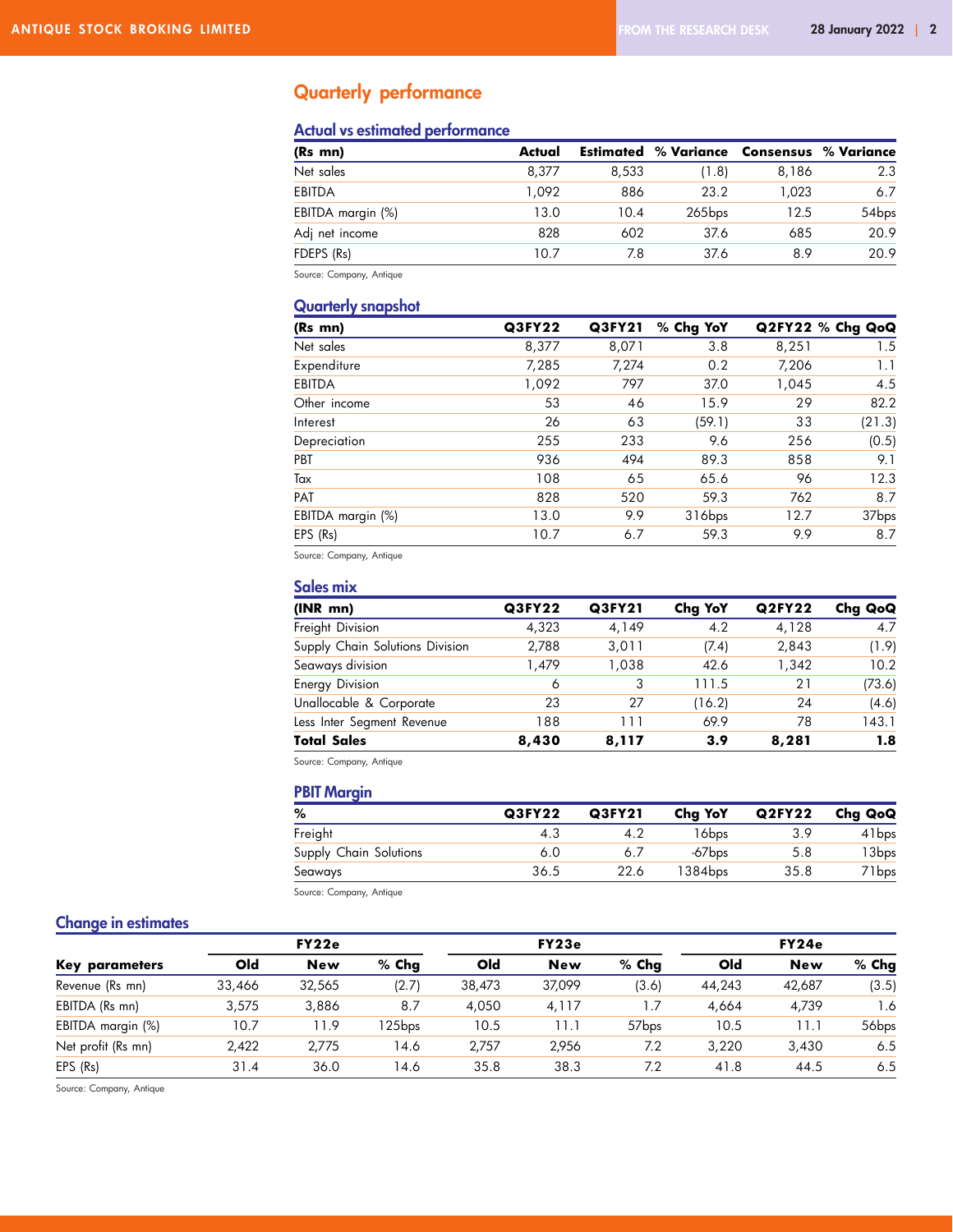၈<br>၁. **4.3**

**4.0**

**3.5**

1QFY22 2QFY22 3QFY22









Source: Company, Antique Source: Company, Antique





Source: Company, Antique Source: Company, Antique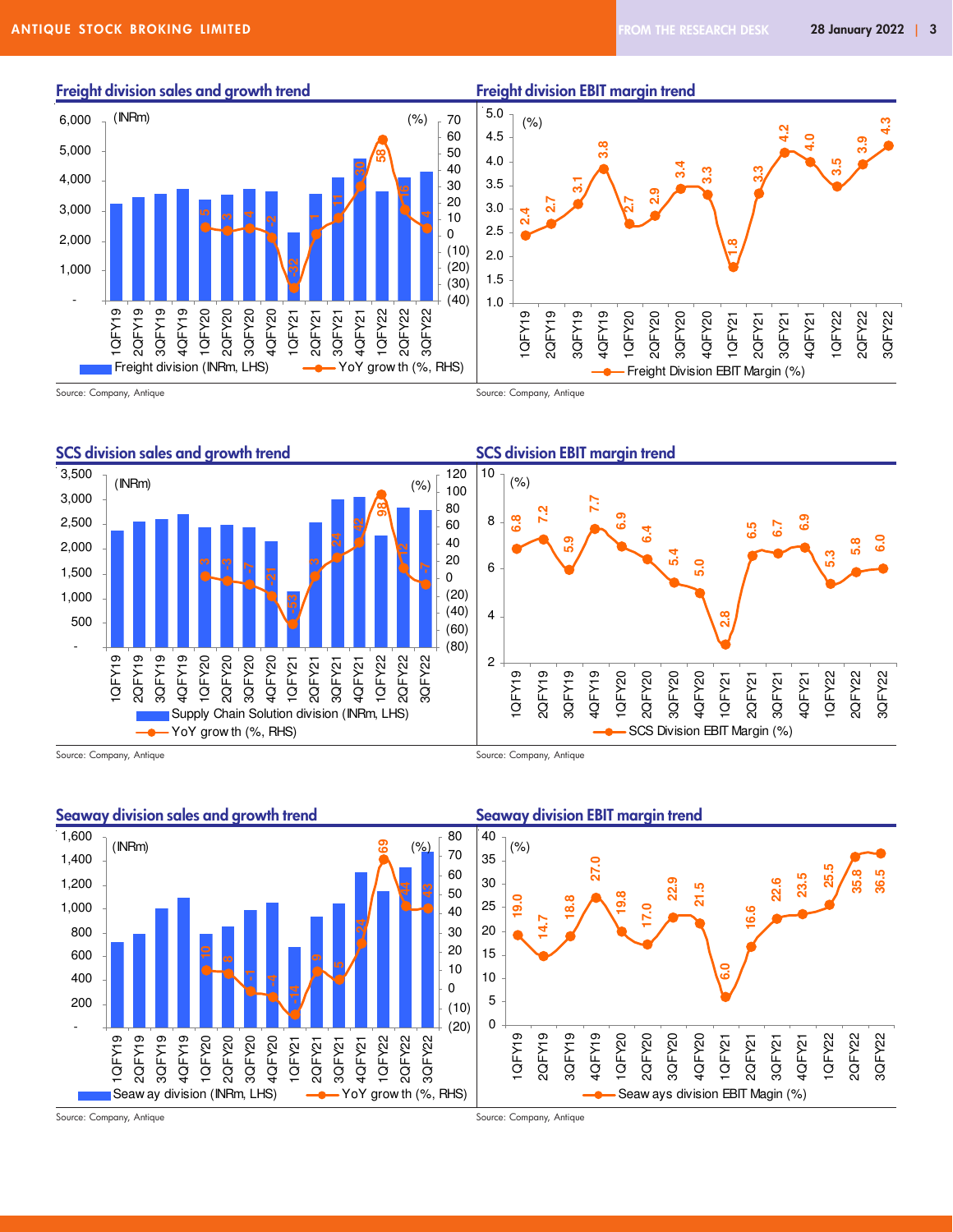

Source: Company, Antique **Source: Company, Antique** Source: Company, Antique





Source: Company, Antique Source: Company, Antique

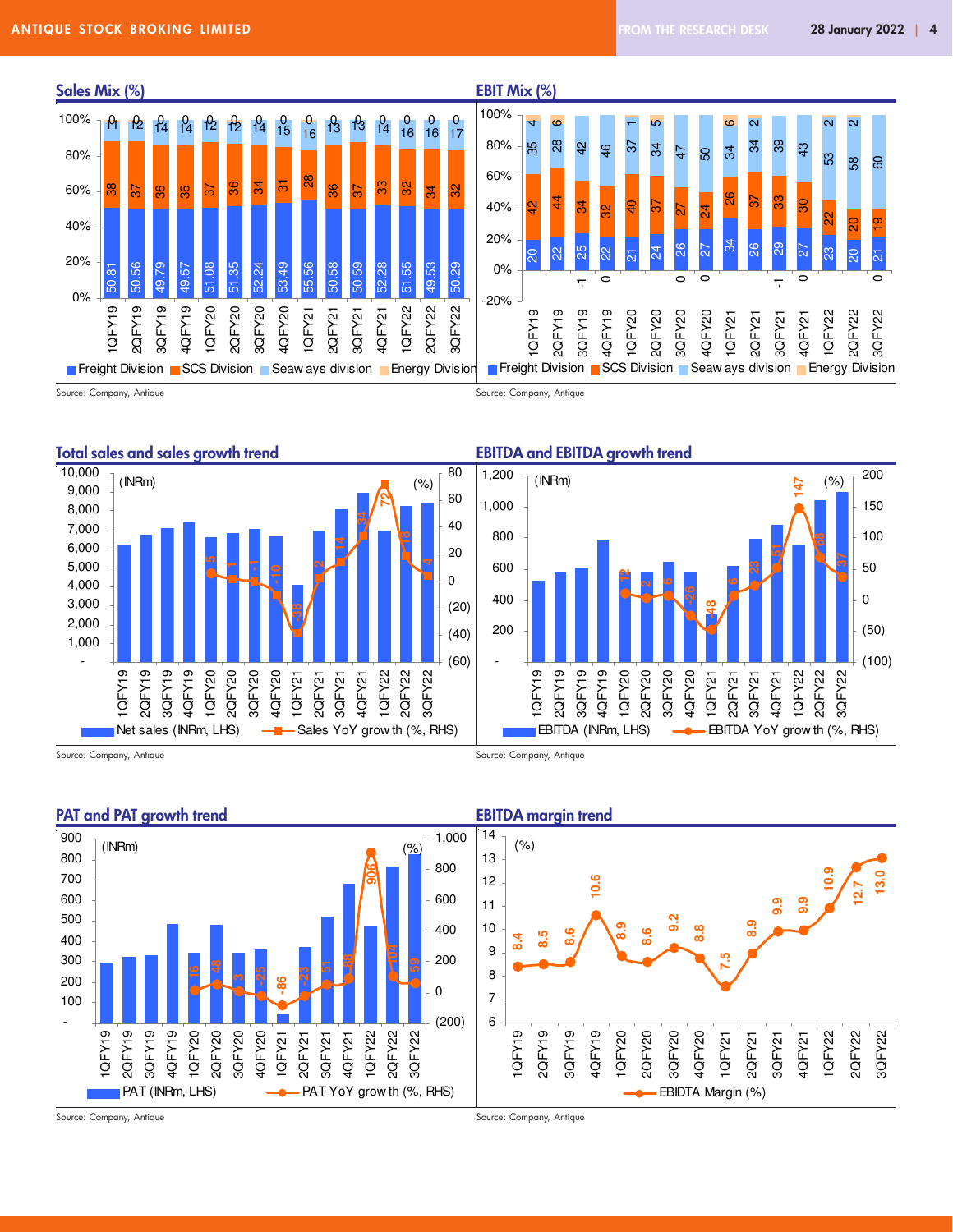## Financials (Consolidated)

### Profit and loss account (INRm)

| Year ended 31 Mar                      | <b>FY20</b> | FY21   | FY22e  | FY23e  | FY24e  |
|----------------------------------------|-------------|--------|--------|--------|--------|
| <b>Net Revenue</b>                     | 27,178      | 28,024 | 32,565 | 37,099 | 42,687 |
| Op. Expenses                           | 24,773      | 25,412 | 28,679 | 32,982 | 37,947 |
| EBITDA                                 | 2,405       | 2,612  | 3,886  | 4,117  | 4,739  |
| Depreciation                           | 825         | 928    | 1,018  | 1,101  | 1,251  |
| EBIT                                   | 1,580       | 1,684  | 2,868  | 3,017  | 3,489  |
| Other income                           | 201         | 255    | 204    | 214    | 225    |
| Interest Exp.                          | 343         | 267    | 151    | 86     | 67     |
| Extra Ordinary Items -gain/(loss)      | (99)        | (131)  | ٠      |        |        |
| <b>Reported PBT</b>                    | 1,438       | 1,672  | 2,920  | 3,145  | 3,646  |
| Tax                                    | 159         | 238    | 380    | 464    | 538    |
| <b>Reported PAT</b>                    | 1,180       | 1,303  | 2,540  | 2,681  | 3,109  |
| Minority Int./Profit (loss) From Asso. | 252         | 201    | 250    | 290    | 336    |
| <b>Net Profit</b>                      | 1,432       | 1,504  | 2,790  | 2,971  | 3,445  |
| <b>Adjusted PAT</b>                    | 1,522       | 1,602  | 2,775  | 2,956  | 3,430  |
| <b>Adjusted EPS (INR)</b>              | 19.9        | 20.8   | 36.0   | 38.3   | 44.5   |

### Balance sheet (INRm)

| Year ended 31 Mar                       | <b>FY20</b> | <b>FY21</b> |        | FY22e FY23e | FY24e  |
|-----------------------------------------|-------------|-------------|--------|-------------|--------|
| Share Capital                           | 154         | 154         | 154    | 154         | 154    |
| Reserves & Surplus                      | 10,085      | 11,543      | 14,084 | 16,760      | 19,910 |
| <b>Networth</b>                         | 10,239      | 11,697      | 14,239 | 16,914      | 20,064 |
| Debt                                    | 4,186       | 2,767       | 1,267  | 1,017       | 767    |
| Minority Interest                       | 57          | 86          | 86     | 86          | 86     |
| Net deferred Tax liabilities            | 302         | 273         | 273    | 273         | 273    |
| <b>Capital Employed</b>                 | 14,784      | 14,823      | 15,865 | 18,291      | 21,191 |
| Gross Fixed Assets                      | 10,617      | 10,692      | 11,194 | 12,994      | 14,494 |
| <b>Net Fixed Assets</b>                 | 7.933       | 8,098       | 7,707  | 8,406       | 8.629  |
| Investments                             | 1,354       | 1,500       | 1,749  | 2,039       | 2,375  |
| Non Current Investments                 | 1,354       | 1,500       | 1,749  | 2,039       | 2,375  |
| <b>Current Assets, Loans &amp; Adv.</b> | 7,547       | 7,790       | 9.172  | 10,877      | 13,538 |
| Inventory                               | 66          | 71          | 71     | 71          | 71     |
| Debtors                                 | 4,873       | 5,110       | 5,353  | 6,098       | 7,017  |
| Cash & Bank balance                     | 259         | 395         | 1.343  | 2,091       | 3,602  |
| Loans & advances and others             | 2,349       | 2,214       | 2,405  | 2,615       | 2,848  |
| <b>Current Liabilities &amp; Prov.</b>  | 2,050       | 2,565       | 2,763  | 3,031       | 3,351  |
| Liabilities                             | 1,948       | 2,479       | 2,678  | 2,945       | 3,266  |
| Provisions                              | 102         | 86          | 86     | 86          | 86     |
| <b>Net Current Assets</b>               | 5,497       | 5,226       | 6,409  | 7,846       | 10,187 |
| <b>Application of Funds</b>             | 14,784      | 14,823      | 15,865 | 18,291      | 21,191 |

### Per share data

| Year ended 31 Mar         | <b>FY20</b> |       |       | FY21 FY22e FY23e FY24e |       |
|---------------------------|-------------|-------|-------|------------------------|-------|
| No. of shares (m)         | 77          | 77    | 77    | 77                     | 77    |
| Diluted no. of shares (m) | 77          | 77    | 77    | 77                     | 77    |
| BVPS (INR)                | 133.2       | 151.7 | 184 7 | 2194                   | 260.2 |
| CEPS (INR)                | 26.1        | 28.9  | 46 1  | 49 1                   | 56.5  |
| DPS (INR)                 | 20          | 25    | 25    | 3 O                    | 3 O   |

Source: Company, Antique

### Cash flow statement (INRm)

| Year ended 31 Mar                | <b>FY20</b> | <b>FY21</b> |                          | FY22e FY23e | FY24e   |
|----------------------------------|-------------|-------------|--------------------------|-------------|---------|
| PBT                              | 1,591       | 1,743       | 3,170                    | 3,434       | 3,982   |
| Depreciation & amortisation      | 825         | 928         | 1,018                    | 1,101       | 1,251   |
| Interest expense                 | 343         | 267         | 151                      | 86          | 67      |
| (Inc)/Dec in working capital     | 232         | 181         | (235)                    | (689)       | (831)   |
| Tax paid                         | (410)       | 52          | (380)                    | (464)       | (538)   |
| Less: Interest/Div. Income Recd. | (11)        | (59)        | (204)                    | (214)       | (225)   |
| Other operating Cash Flow        | (142)       | (65)        | (11)                     | (15)        | (15)    |
| CF from operating activities     | 2,428       | 3,047       | 3,510                    | 3,239       | 3,691   |
| Capital expenditure              | (1, 336)    | (1, 553)    | (631)                    | (1,800)     | (1,500) |
| Inc/(Dec) in investments         | (61)        | 261         | (250)                    | (290)       | (336)   |
| Add: Interest/Div. Income Recd.  | 117         | 157         | 204                      | 214         | 225     |
| CF from investing activities     | (1, 280)    | (1, 135)    | (677)                    | (1, 876)    | (1,611) |
| Inc/(Dec) in share capital       | 24          | 40          |                          |             |         |
| Inc/(Dec) in debt                | (517)       | (1, 419)    | (1,500)                  | (250)       | (250)   |
| Dividend Paid                    | (545)       | (365)       | (384)                    | (366)       | (347)   |
| Others                           | (6)         | (33)        | $\overline{\phantom{a}}$ |             | 27      |
| CF from financing activities     | (1, 044)    | (1,776)     | (1, 884)                 | (616)       | (570)   |
| Net cash flow                    | 104         | 136         | 948                      | 748         | 1,510   |
| Opening balance                  | 155         | 259         | 395                      | 1,343       | 2,091   |
| <b>Closing balance</b>           | 259         | 395         | 1,343                    | 2,091       | 3,602   |

### Growth indicators (%)

| Year ended 31 Mar | <b>FY20</b> |     |      | FY21 FY22e FY23e FY24e |      |
|-------------------|-------------|-----|------|------------------------|------|
| Revenue(%)        | $-1.3$      | 31  | 16.2 | 139                    | 15.1 |
| EBITDA(%)         | $-3.6$      | 8.6 | 48.8 | 6.0                    | 15.1 |
| Adj PAT(%)        | 49          | 52  | 73.2 | 65                     | 16.0 |
| Adj EPS(%)        | 49          | 46  | 73.2 | 65                     | 16.0 |

### Valuation (x)

| Year ended 31 Mar  | <b>FY20</b> |      | FY21 FY22e FY23e |                | FY24e |
|--------------------|-------------|------|------------------|----------------|-------|
| P/E(x)             | 36.5        | 34.8 | 20.1             | 18.9           | 16.3  |
| P/BV(x)            | 5.4         | 4.8  | 39               | 3 <sup>3</sup> | 2.8   |
| EV/EBITDA(x)       | 24.8        | 222  | 14.5             | 13.4           | 11.4  |
| EV/Sales(x)        | 22          | 21   | 17               | 15             | 1.3   |
| Dividend Yield (%) | 0.3         | 0.3  | 0.3              | 0.4            | 0.4   |

### Financial ratios

| Year ended 31 Mar   | <b>FY20</b> |      | <b>FY21 FY22e FY23e</b> |         | FY24e   |
|---------------------|-------------|------|-------------------------|---------|---------|
| RoE (%)             | 159         | 146  | 214                     | 19 O    | 18.5    |
| <b>RoCE (%)</b>     | 124         | 13 1 | 20.0                    | 189     | 18.8    |
| Asset/T.O $(x)$     | 21          | 21   | 24                      | 24      | 2.4     |
| Net Debt/Equity (x) | 0.38        | 0.20 | $-0.01$                 | $-0.06$ | $-0.14$ |
| EBIT/Interest(x)    | 5.2         | 7.3  | 20.3                    | 377     | 55.5    |

### Margins (%)

| Year ended 31 Mar | <b>FY20</b> |    |     | FY21 FY22e FY23e FY24e |      |
|-------------------|-------------|----|-----|------------------------|------|
| EBITDA Margin(%)  | 89          | 93 | 119 | 11 1                   | 11 1 |
| EBIT Margin(%)    | 58          | 60 | 88  | 81                     | 8.2  |
| PAT Margin(%)     | 56          | 57 | 85  | 80                     | 8.0  |

Source: Company Antique